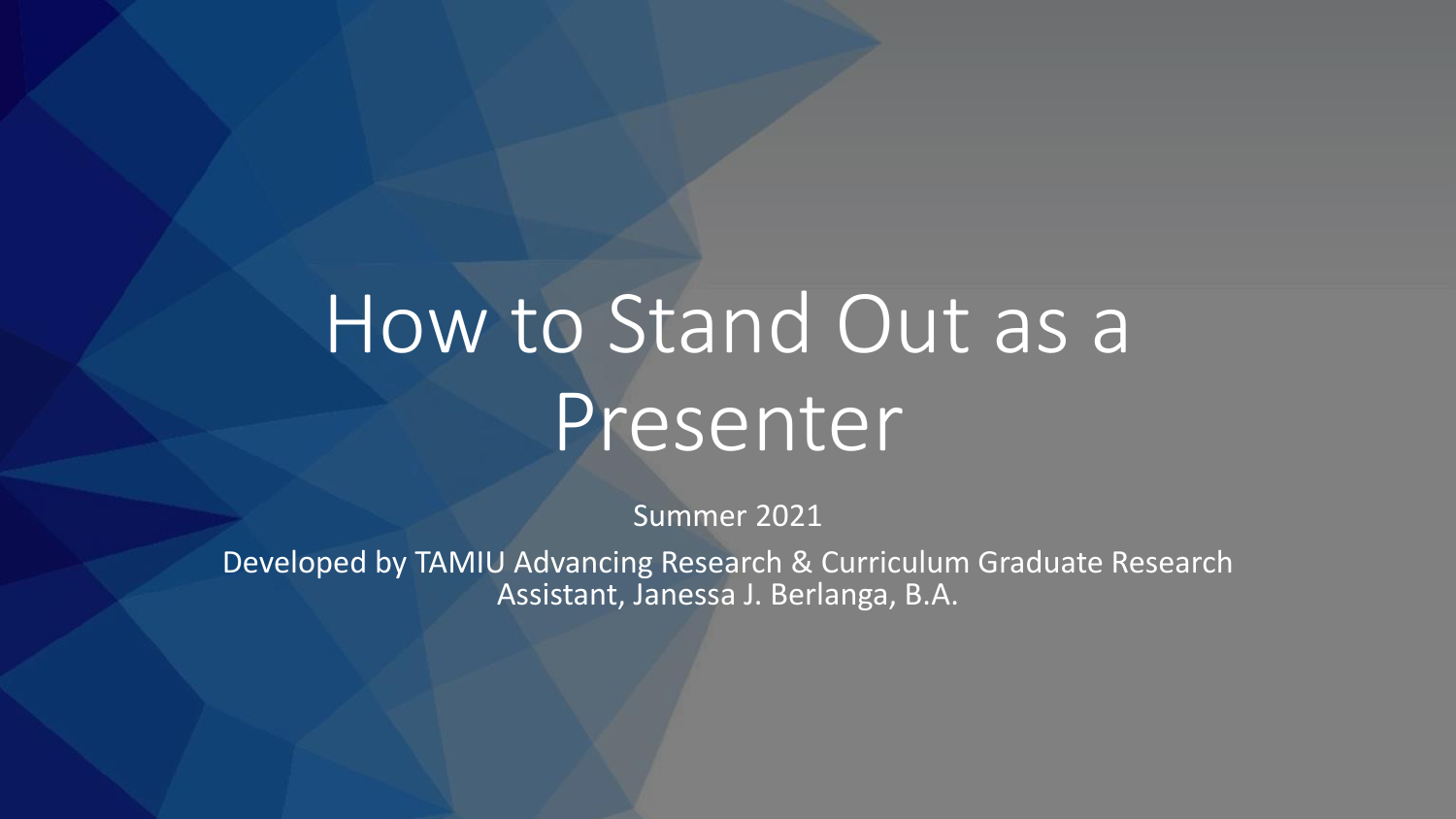

# Important Note:

• This presentation is based off workshops on defending your thesis/dissertation, so some information may be similar and overlap.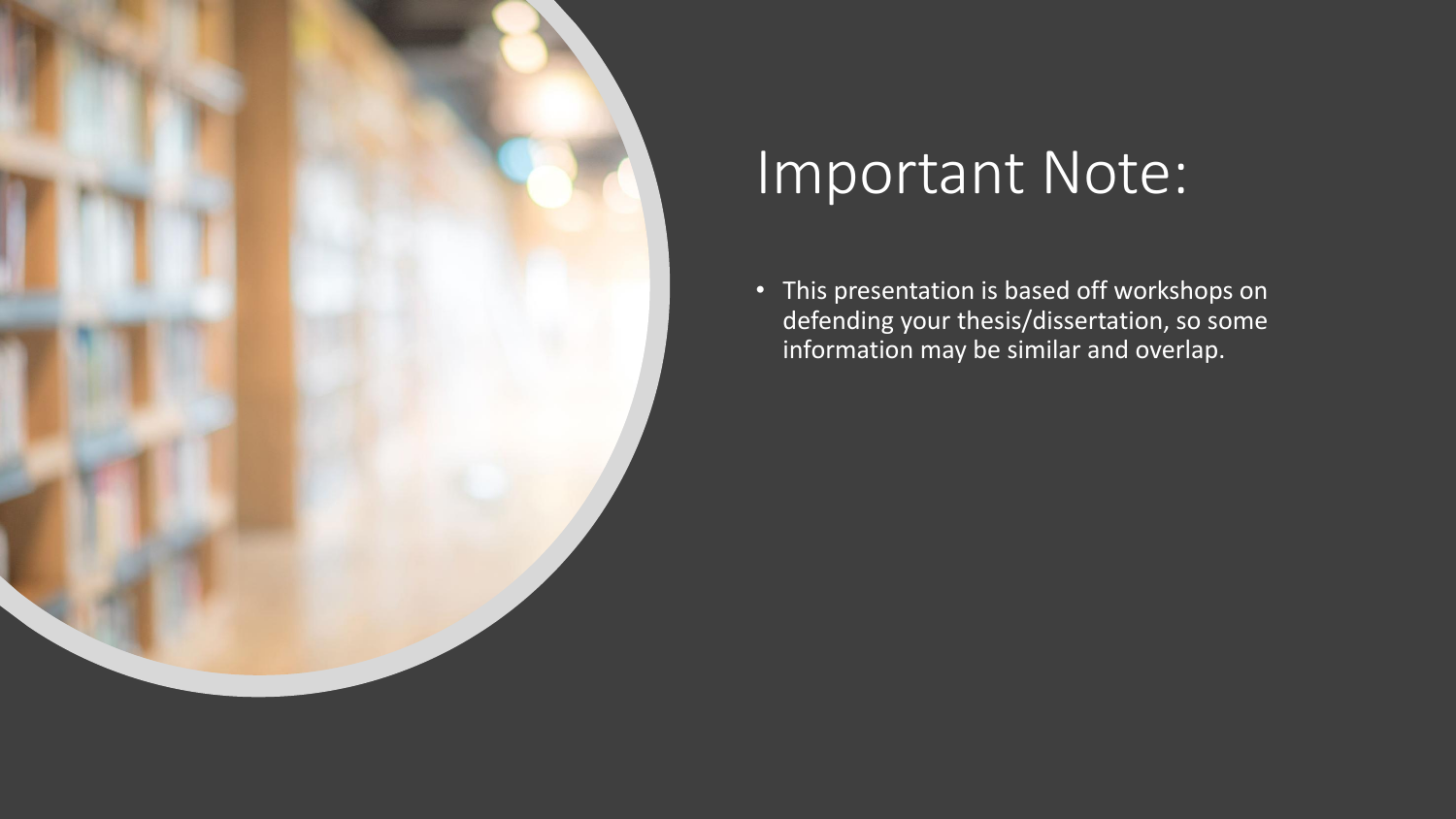

What makes public speaking so unnerving?

- Imposter syndrome
- Fear of judgement or failure
- Lack of practice or a bad experience
- Physiological response (activated nervous system)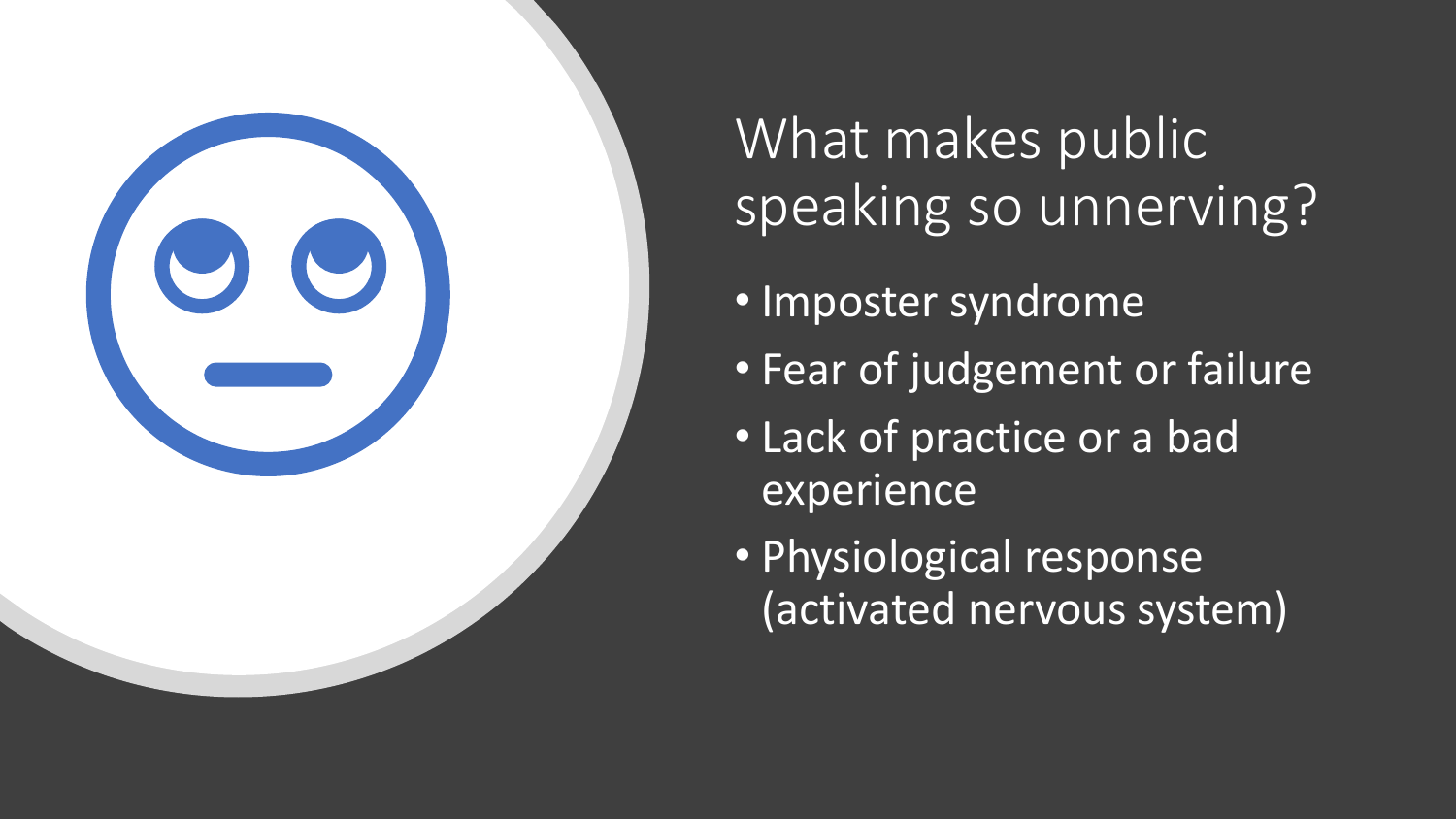

- The opposite of Imposter Syndrome? Think of yourself as the Expert!
	- Know your material
	- Understand the meaning of your presentation
	- Appreciate your unique take

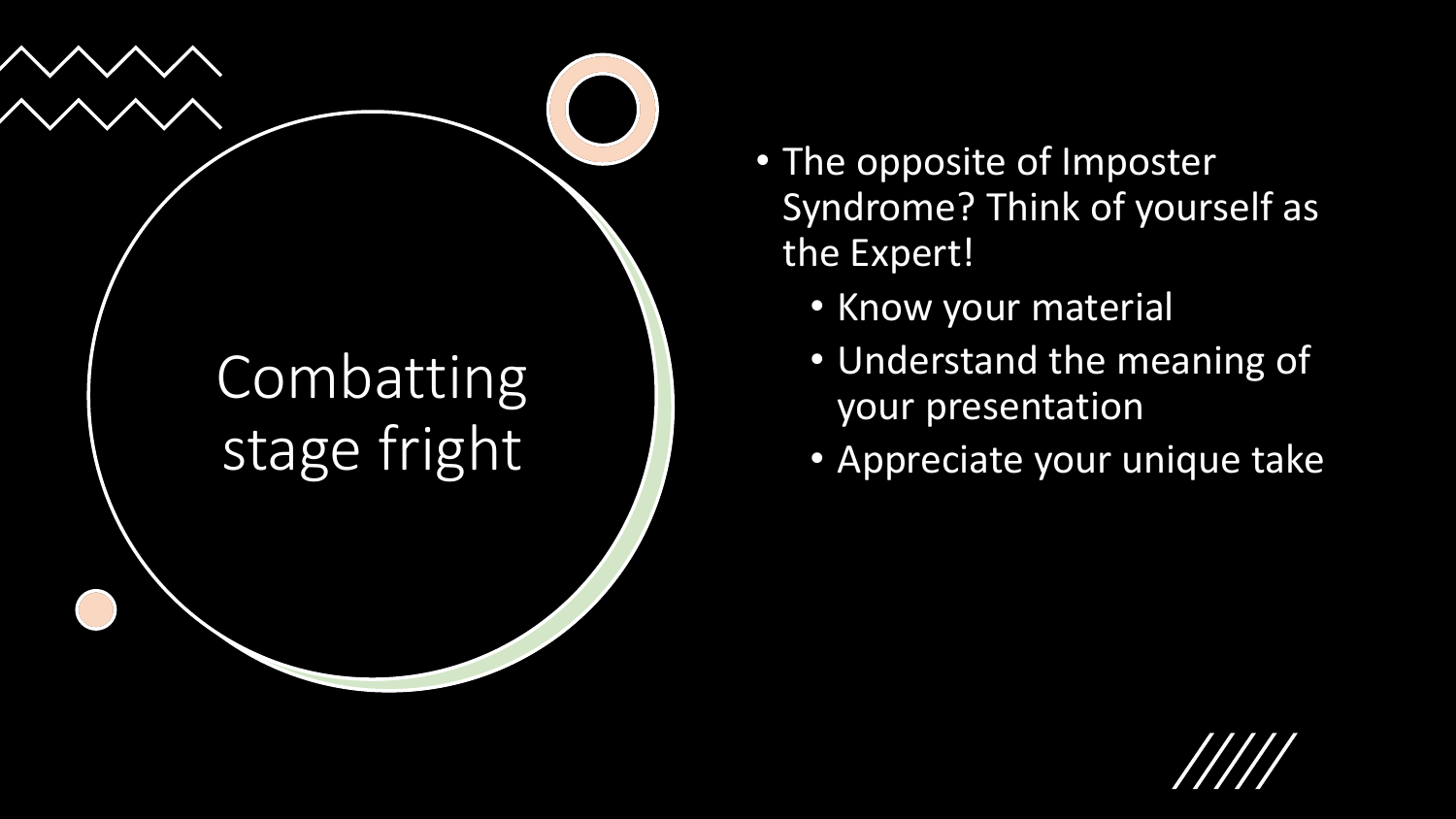Overcoming fear of judgement or failure

- The truth about the audience
- The truth about failure

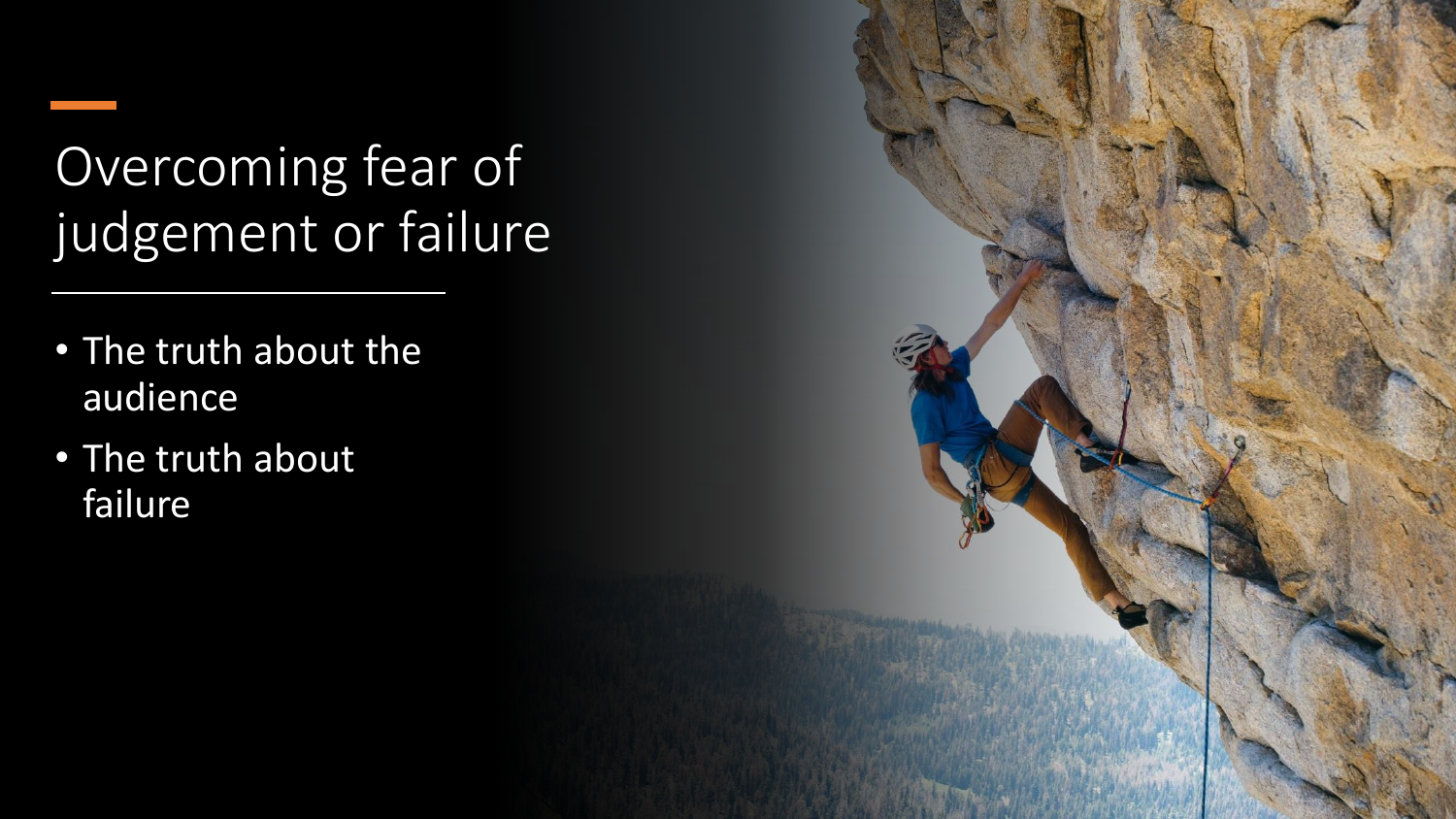# Lack of practice or bad experience

- Practice makes practiced
- Ask for feedback
- Replace the bad experience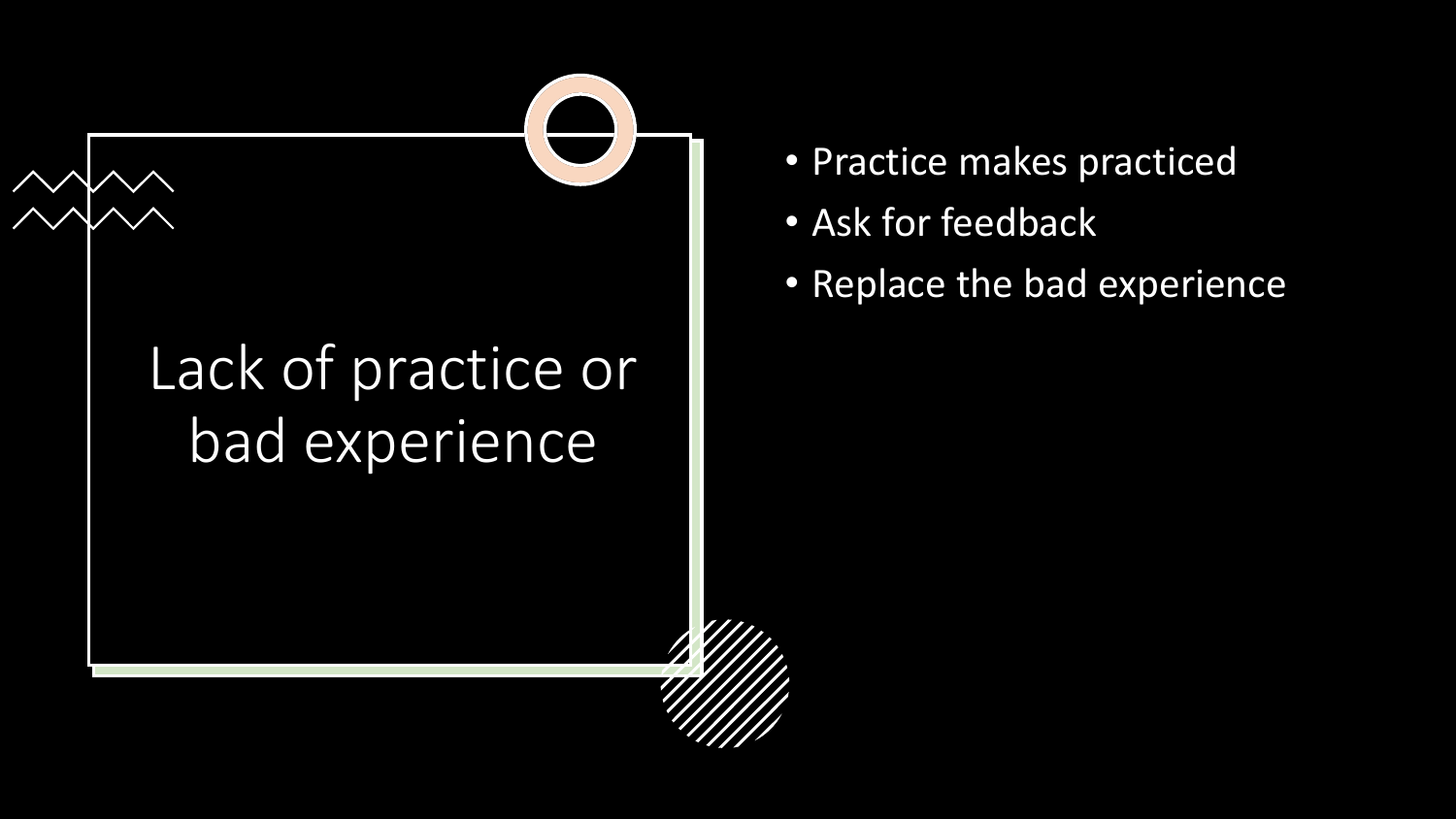# Stress and your body

- Use the nervous energy
- Use relaxation and visualization exercises
- Reach out to counseling services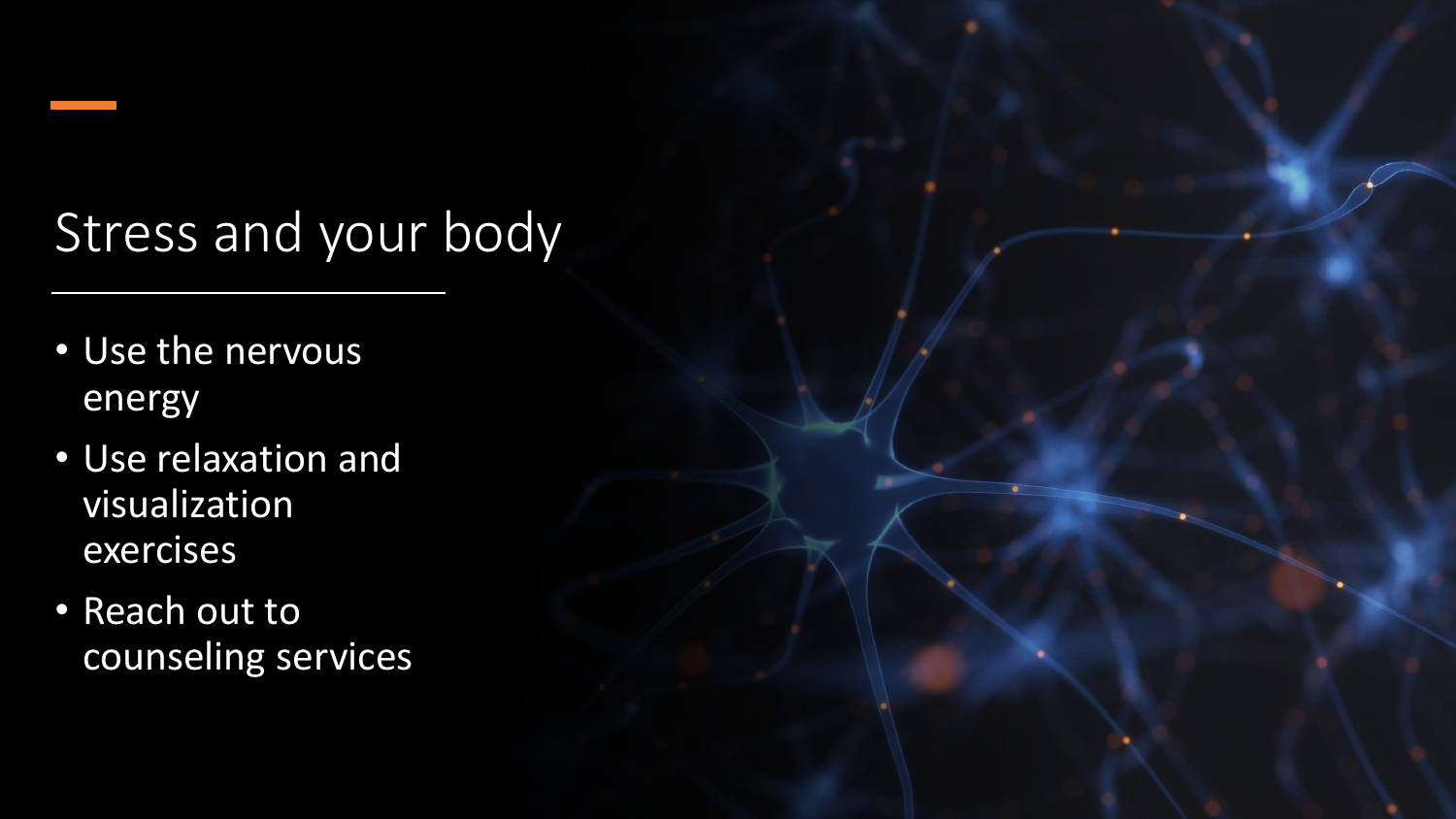What makes an engaging presenter?

- Makes eye contact with audience
- Clear tone and loud voice
- Seems comfortable
- Looks professional
- Has lots of knowledge on subject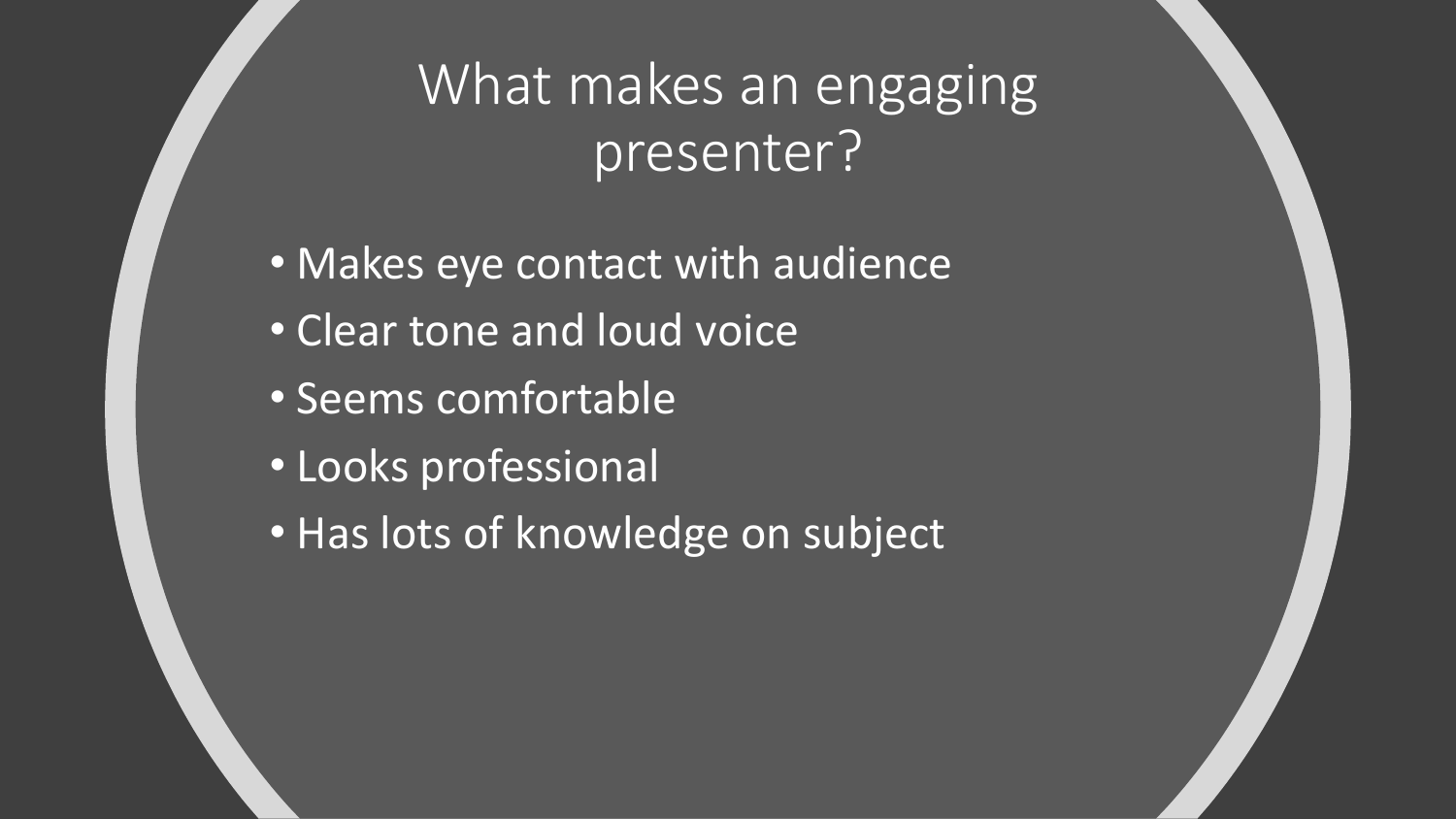

# Before your presentation

- Organize your content
- Know your audience
- **Get to know the space**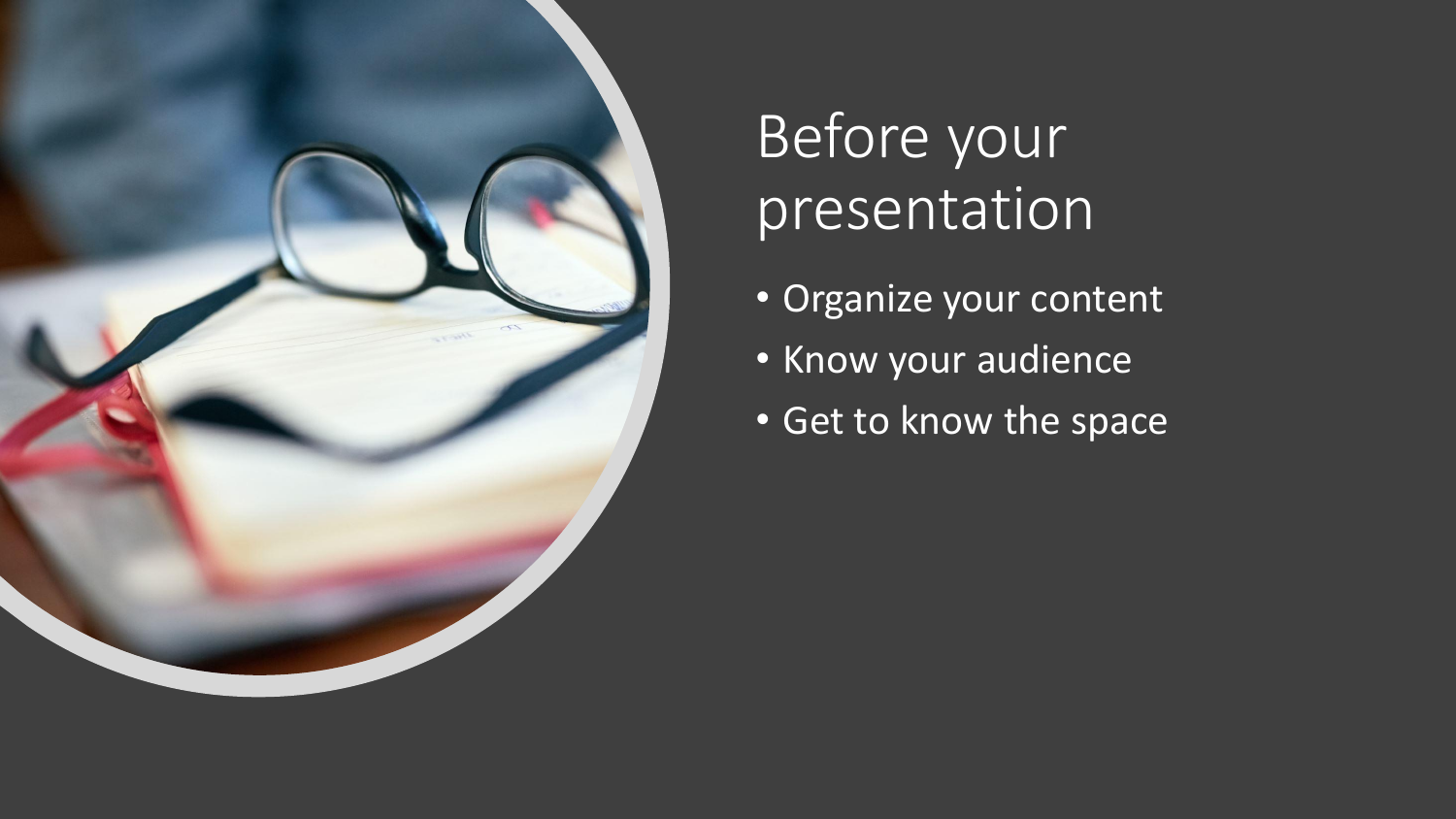

# During your presentation



### Use appropriate humor



Know your greatest tools: your voice, your body



Thank you vs. I'm Sorry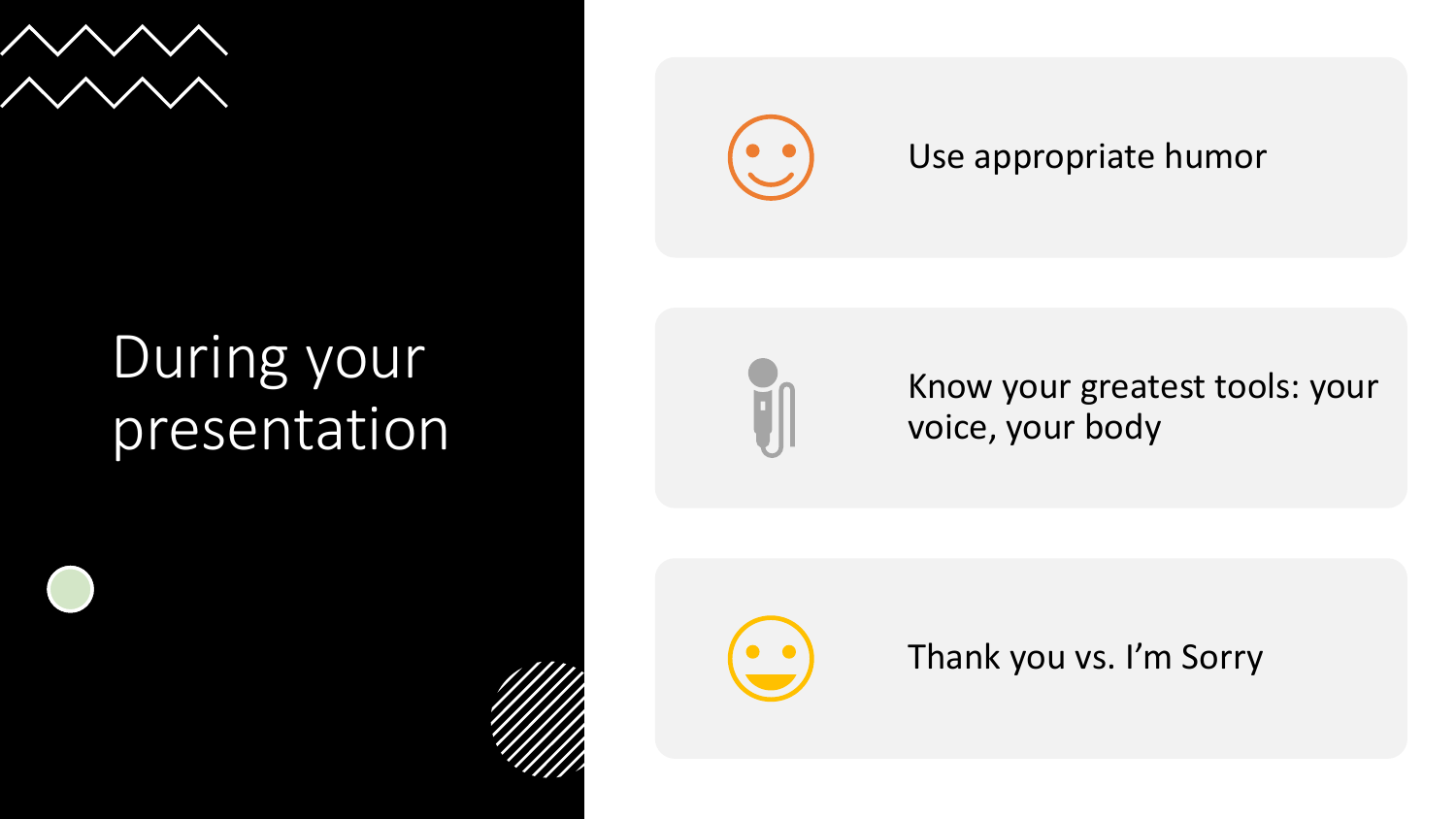# Answering questions like a pro

| 01                            | 02                               | 03                   |
|-------------------------------|----------------------------------|----------------------|
| Hear the<br>whole<br>question | Acknowledge<br>the<br>questioner | Ace your<br>response |

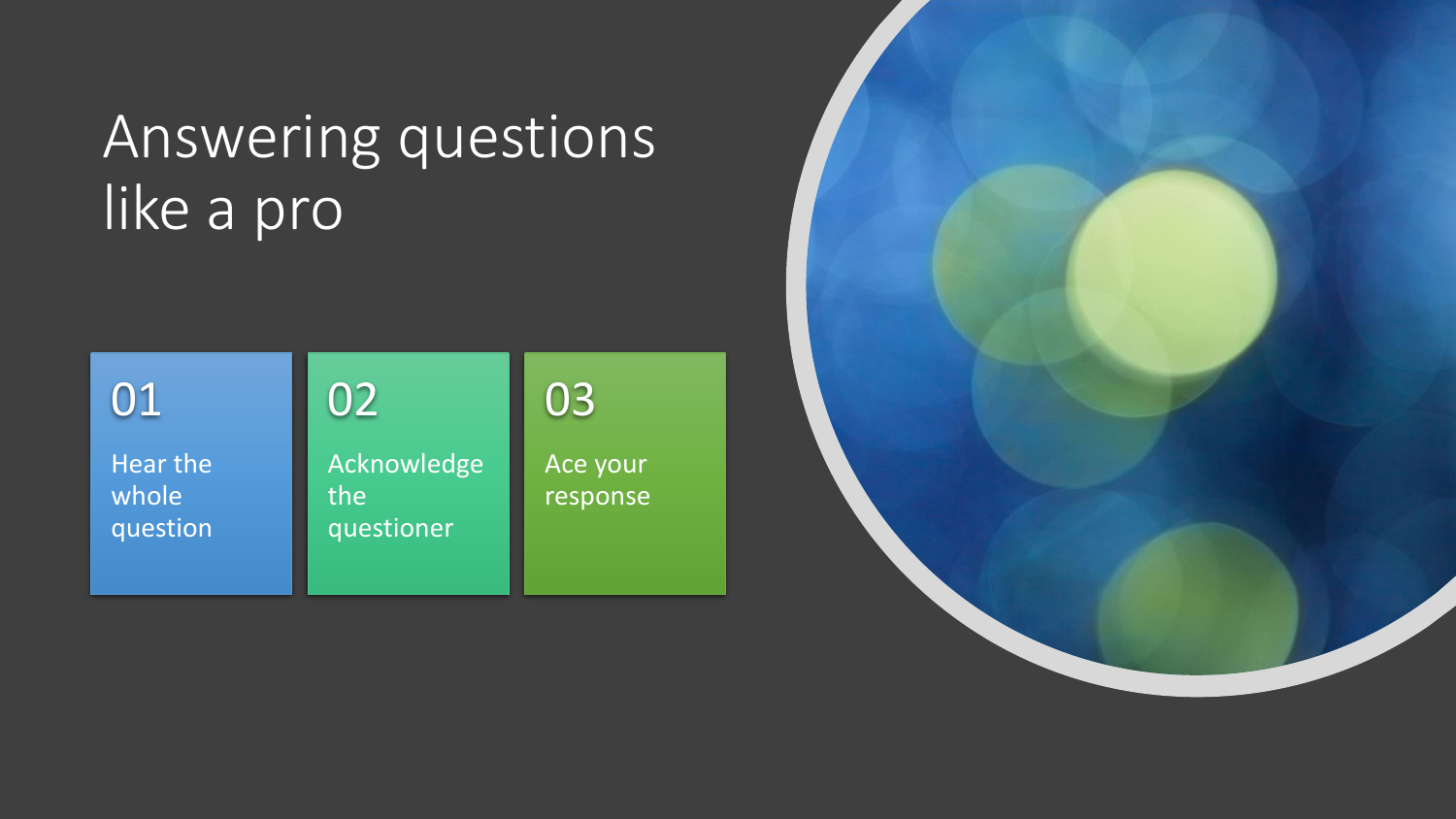# A few notes about PowerPoint

The PowerPoint is a support

Less is more

When it's not necessary

Using other visual aids

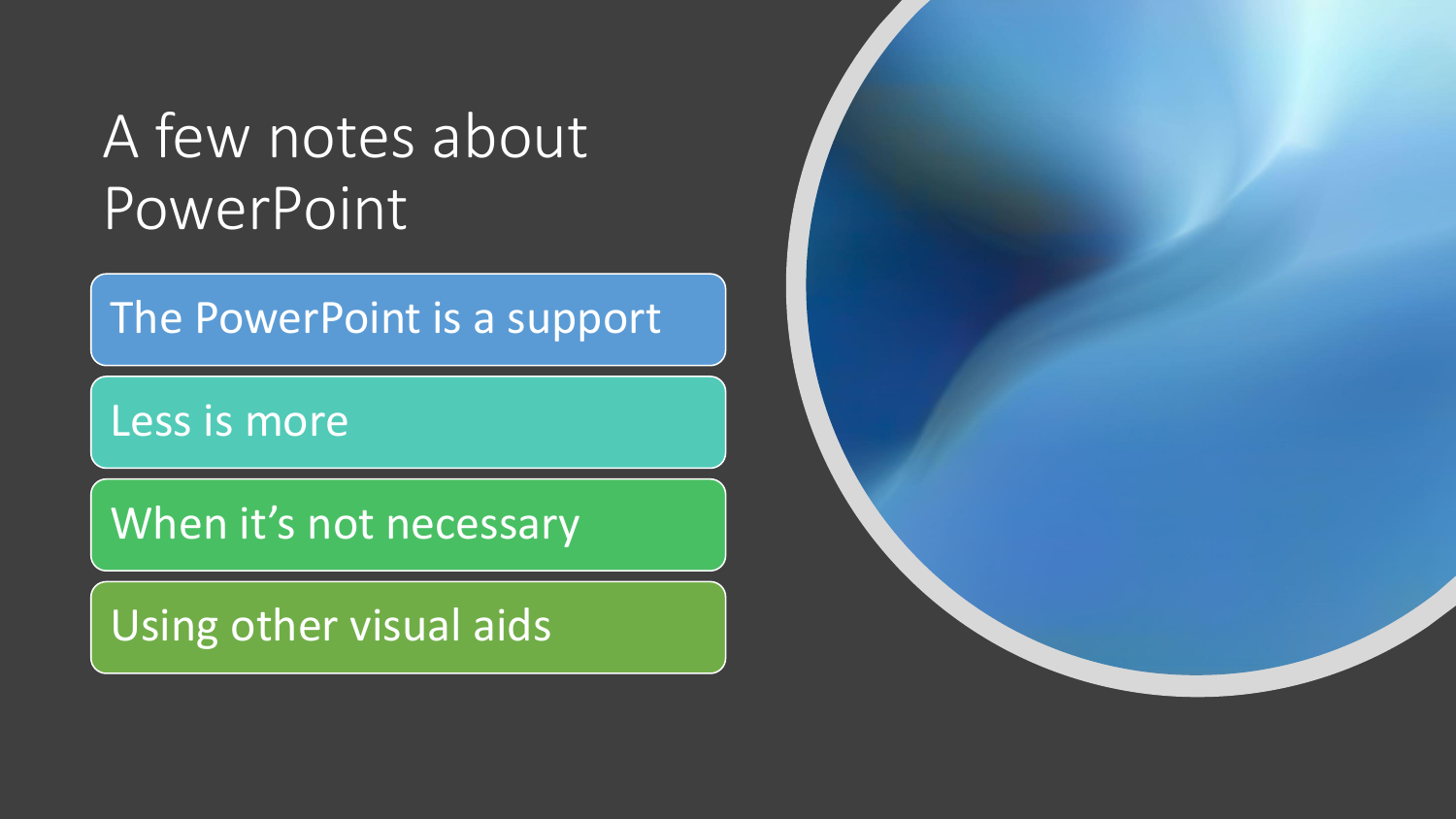# Thank you!

For more resources and support check out the Graduate Student Academic Success Center in PLG 203.